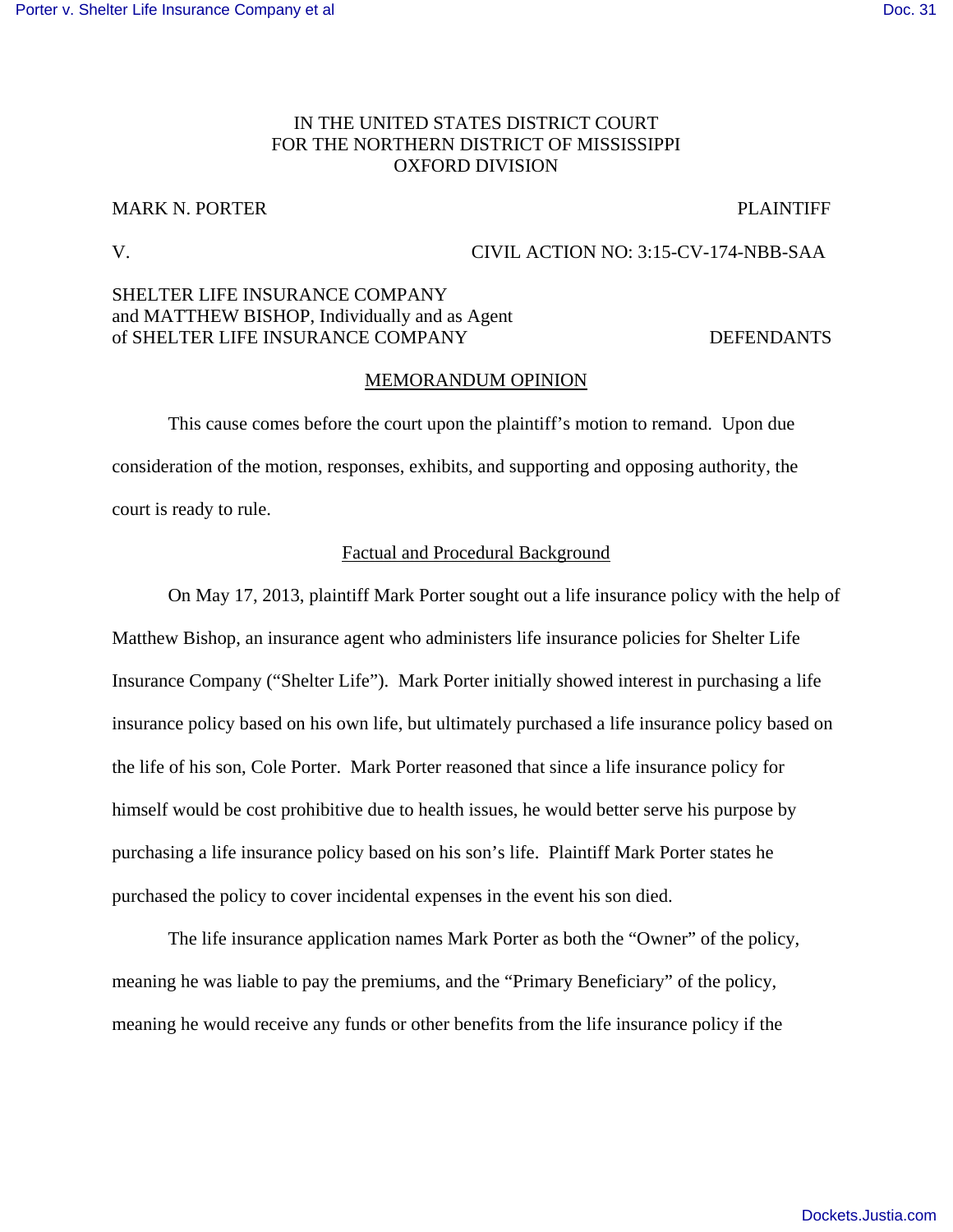insured dies. His son, Cole Porter, is named as the "Proposed Insured" on the policy, meaning the term of Cole Porter's life is covered by the insurance policy.

Mark Porter alleges in his filings that his son Cole had no knowledge of the insurance policy because Mark did not tell Cole about the policy. Furthermore, briefing from the plaintiff alleges neither Mark nor Cole Porter "answered any questions on the application." According to Mark Porter, defendant Matthew Bishop asked Mark every application question and recorded all of Mark's answers on the form. Cole Porter's handwritten name appears on the application on the line marked "Signature of Proposed Insured"; however, Mark Porter alleges through additional briefing that Cole Porter never signed the application. At an unspecified point after the application was completed, Shelter Life issued the insurance policy.

 Cole Porter was killed in a car accident on September 11, 2014, just over a year after the insurance policy was made effective. After his son's death, Mark Porter made a claim on the policy as the primary beneficiary. Defendant Shelter Life rescinded the life insurance policy by letter on January 8, 2015, and denied coverage for a breach of the policy's provisions regarding the veracity of the questions answered on the application. Shelter Life contends that coverage was properly denied because the application indicates that Cole Porter did not receive treatment for drug use, depression, or other mental disorders within "the last 5 years." However, Shelter Life learned Cole Porter had received treatment for opioid dependency, depression, and attention deficit disorder within the five years before the policy was made effective. Shelter Life writes that they would not have issued the life insurance policy had this information been truthfully disclosed on the application. Along with rescinding the life insurance policy, Shelter Life returned \$200.09 in premiums to Mark Porter.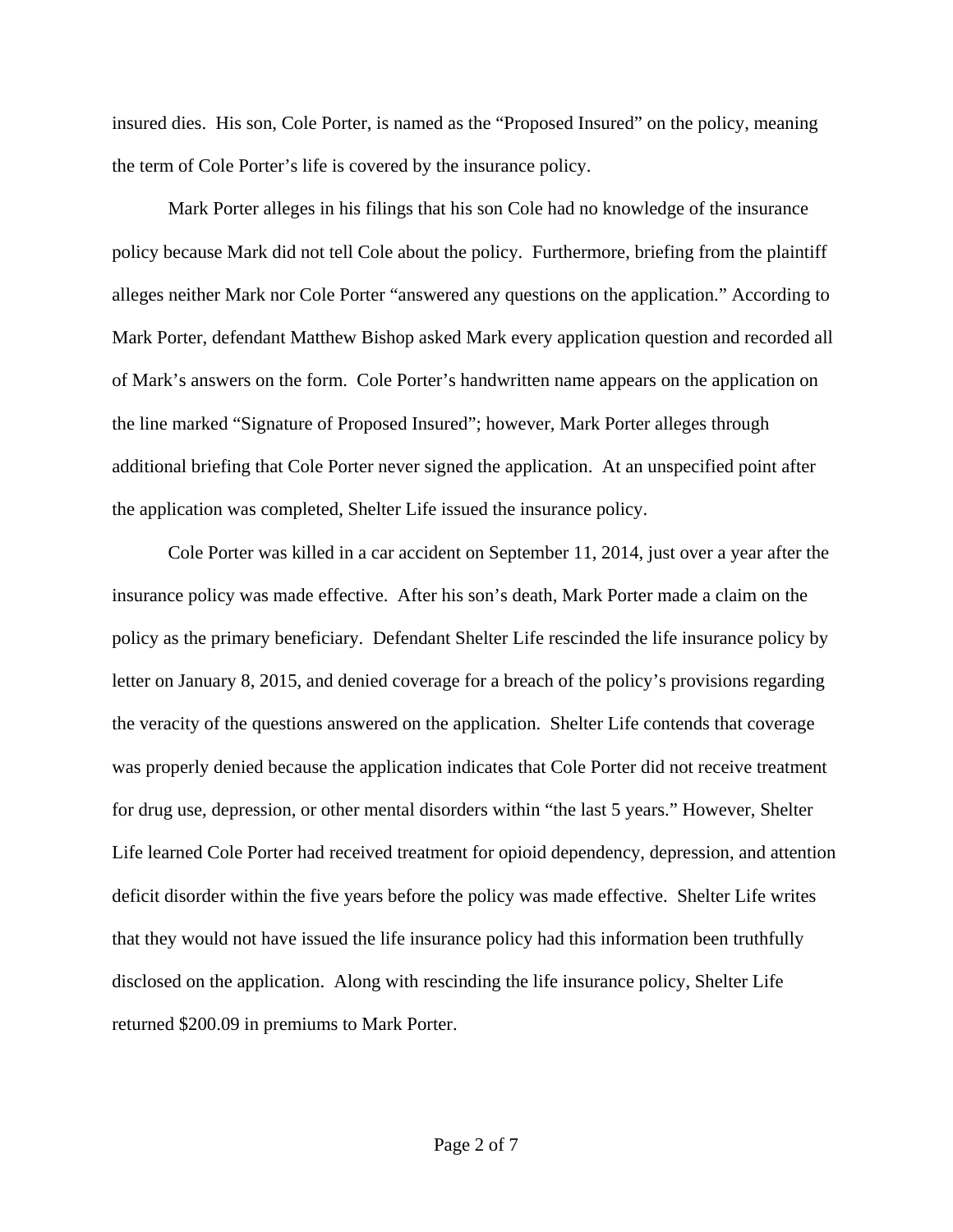On September 11, 2015, Mark Porter filed the present action against Shelter Life and Matthew Bishop in the Circuit Court of Lafayette County, Mississippi, claiming breach of contract, breach of good faith and fair dealing, and infliction of emotional distress.<sup>1</sup> Mark Porter is a resident of Lafayette County, Mississippi and defendant Shelter Life is a Missouri corporation authorized to do business in Mississippi. Defendant Matthew Bishop is a resident of Lafayette County, Mississippi. Defendant Shelter Life timely removed this cause on October 14, 2015 and claimed defendant Matthew Bishop was improperly joined. Soon thereafter, on November 12, 2015, Mark Porter moved to remand this case to the Circuit Court of Lafayette County. Mark Porter contends that the joinder of defendant Matthew Bishop was proper because the claims against Matthew Bishop are independently viable.

Because defendant Shelter Life is arguing that defendant Bishop is improperly joined, Shelter Life must show that Mark Porter cannot sustain a cause of action against in-state defendant Matthew Bishop. *Travis v. Irby*, 326 F.3d 644, 647 (5th Cir. 2003). To evaluate Shelter Life's improper joinder allegation, the court ordered the parties to submit additional briefing on June 24, 2016 to clarify the claims against defendant Bishop and the facts associated with each claim. Initially, the plaintiff had not sufficiently applied the facts to the claims in the complaint with the specificity required by *Twombly* and *Iqbal*.

# Standard

 Federal diversity jurisdiction exists when "the matter in controversy exceeds the sum or value of \$75,000.00, exclusive of interests and costs, and is between . . . citizens of different states." 28 U.S.C. § 1332(a). When there is a "civil action brought in a State court of which the

<sup>&</sup>lt;sup>1</sup> Plaintiff's complaint does not indicate if his infliction of emotional distress claim is intentional or negligent. Plaintiff characterizes his emotional distress as "severe" and states it has caused him "anguish." Furthermore, plaintiff says the defendants' infliction of emotional distress was "grossly negligent and wantonly indifferent to the undisputed facts and truths related to the failure to pay the insurance claim."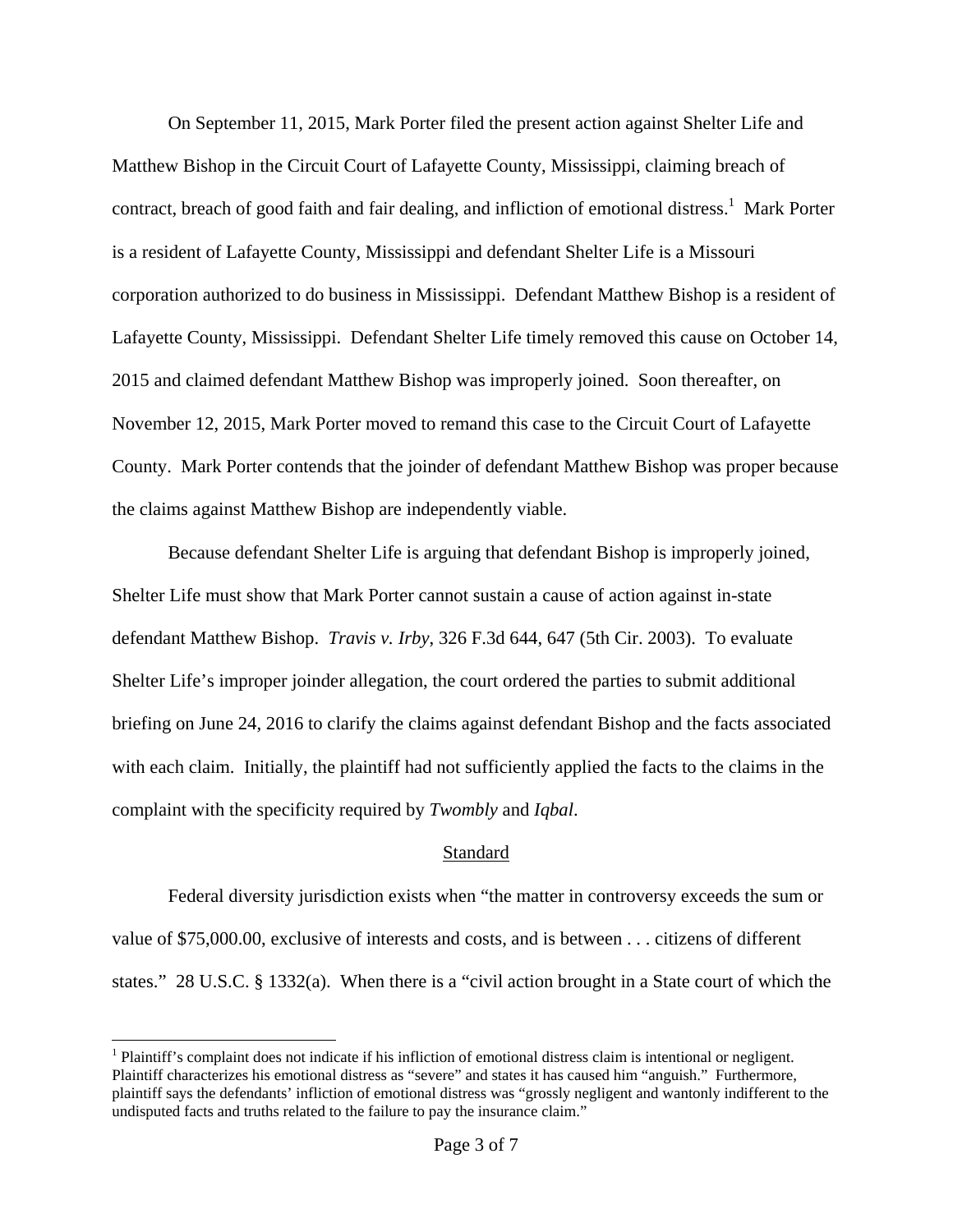district courts of the United States have original jurisdiction, [the action] may be removed by the defendant or the defendants, to the district court of the United States for the district and division embracing the place where such action is pending." 28 U.S.C. § 1441(a). The action cannot "be removed if any of the parties in interest properly joined and served as defendants is a citizen of the State in which such action is brought." 28 U.S.C. §1441(b)(2).

The Fifth Circuit has held that the party removing the action to federal court bears the burden of proving federal jurisdiction and showing removal was proper. *DeAguilar v. Boeing Co.*, 47 F.3d 1404, 1408 (5th Cir. 1995). The claims in the state court petition at the time of removal are examined when evaluating whether there is jurisdiction for removal. *Manguno v. Prudential Prop. & Cas. Ins. Co.*, 276 F.3d 720, 723 (5th Cir. 2002). The *Travis v. Irby* court articulated that courts need to assess if the plaintiff has a viable cause of action against the instate defendant in state court to make a determination about jurisdiction in response to claims of improper joinder. 326 F.3d at 647. To assess if the plaintiff can recover against the in-state defendant in state court, the Fifth Circuit has held that the district court must determine whether there is a "reasonable basis for the . . . plaintiff . . . to recover against an in-state defendant." *Smallwood v. Ill. Cent. R.R. Co.*, 385 F.3d 568, 573 (5th Cir. 2004).

District courts employ a Rule 12(b)(6)-type analysis to determine "whether the complaint states a claim under state law against the in-state defendant" in cases where one party claims another has been improperly joined. *Id.* Therefore, courts can use the standard to assess Rule 12(b)(6) motions promulgated by *Twombly*, *Iqbal*, and their progeny to assess whether the plaintiff's claims are viable against the in-state defendant. *Bell Atl. Corp. v. Twombly*, 550 U.S. 544, 570 (2007) (holding that the complaint must contain "enough facts to state a claim to relief" against a defendant "that is plausible on its face"); *Ashcroft v. Iqbal,* 556 U.S. 662, 678 (2009)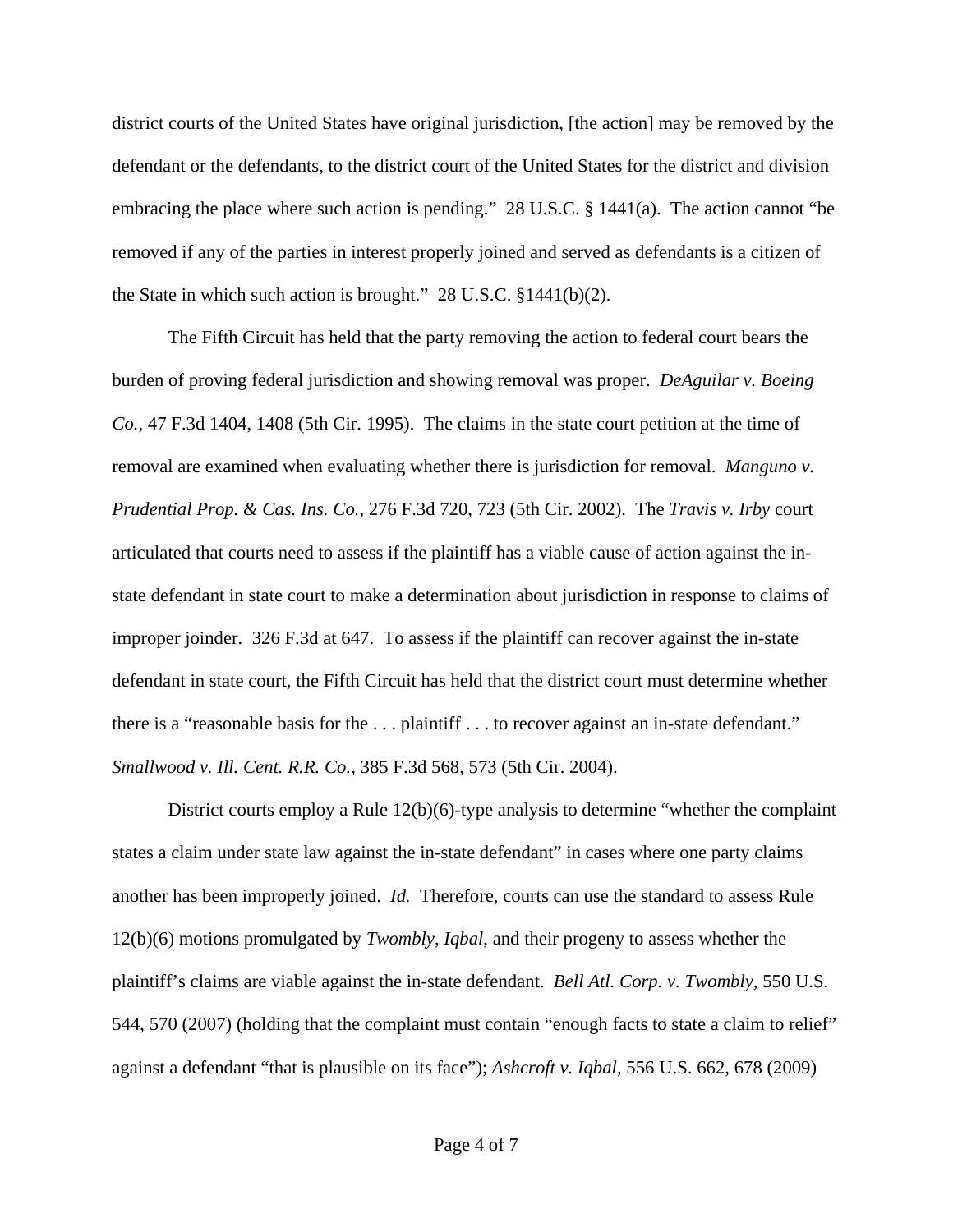(holding that claims in the complaint are plausible if the court can use the facts put forth to "draw the reasonable inference that the defendant is liable for the misconduct alleged"). When ruling on a motion to remand, courts are to resolve any ambiguities in the moving party's favor because the federal removal statute is "strictly construed in favor of remand." *Manguno*, 276 F.3d at 723.

If the plaintiff has stated a claim against the non-diverse defendant "but has misstated or omitted discrete facts" that bear on the joinder, the district court can pierce the pleadings and go into a summary inquiry. *Smallwood*, 385 F.3d at 573*.* Here, the court pierced the pleadings and looked beyond the complaint to assess the plaintiff's claims because the complaint omitted facts that are integral to assessing the joinder. The district court "must also take into account all unchallenged factual allegations, including those alleged in the complaint, in the light most favorable to the plaintiff" when examining the joinder's validity. *Travis*, 326 F.3d at 649.

## Analysis

 After piercing the pleadings and looking at the facts alleged and the claims made in the light most favorable to plaintiff Mark Porter, the court finds that a claim has been plausibly stated against defendant Matthew Bishop and Bishop is therefore properly joined. As stated above, a heavy burden rests on the removing party claiming improper joinder. *B., Inc. v. Miller Brewing Co.*, 663 F.2d 545, 549 (5th Cir. 1981). Improper joinder is an exception to the rule of complete diversity in diversity jurisdiction cases. *McDonal v. Abbott Lab.*, 408 F.3d 177, 183 (5th Cir. 2005). In this action, defendant Shelter Life has not met its burden to prove there was improper joinder and therefore has not shown that this case is an exception to complete diversity.

Initially, Mark Porter's complaint failed to provide a factual foundation that could lead the court to conclude his claims were plausible under *Twombly* and *Iqbal*. The facts alleged in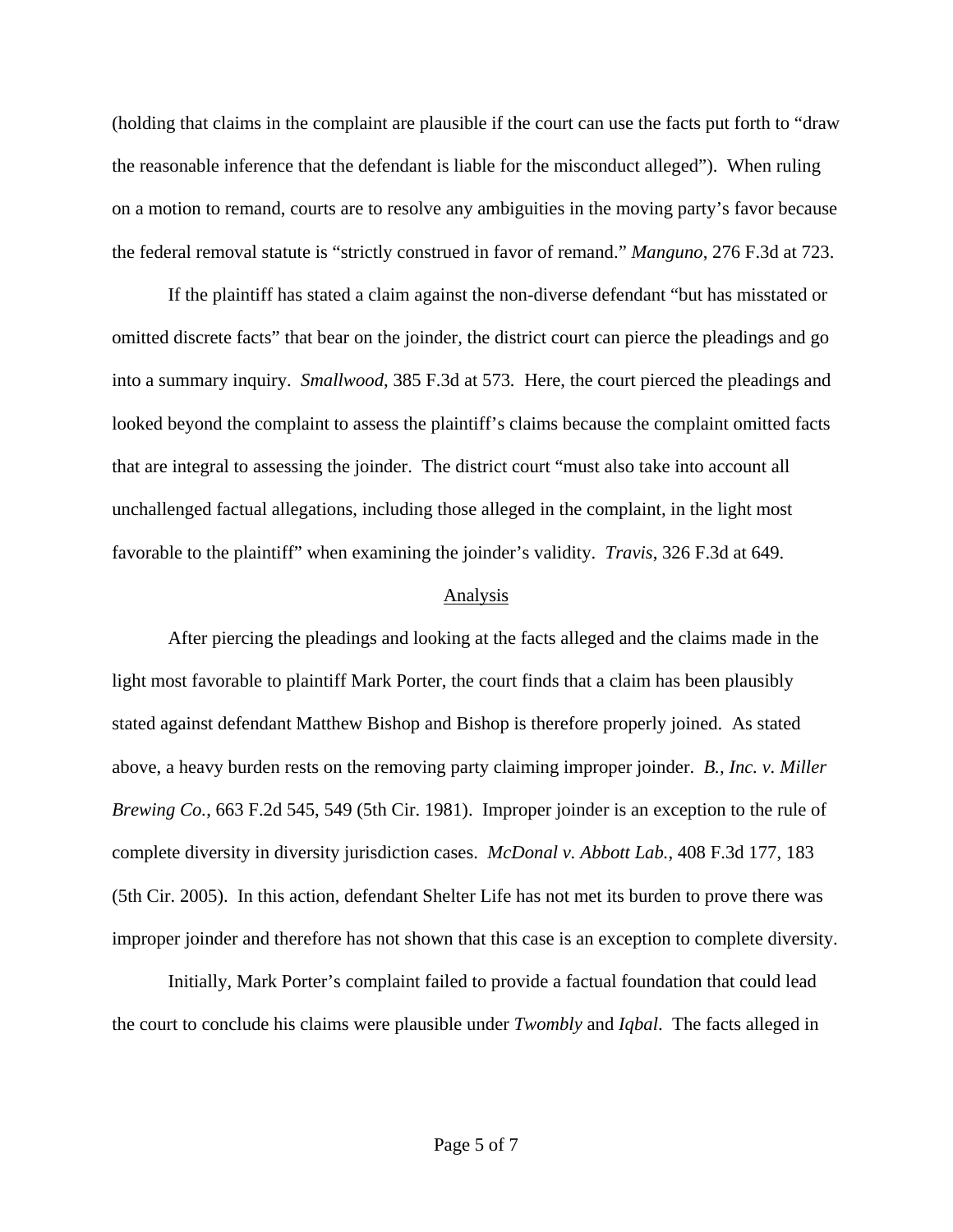the complaint are vague and do not sufficiently tie Bishop to the claims presented. For example, Mark Porter states that:

Matthew Bishop failed to disclose information regarding the policy . . . and failed to properly address the issues concerning the application process. Plaintiff trusted agent Matthew Bishop to oversee the handling of the application process so the claim would be paid in the event needed. Plaintiff relied on the representations of agent Matthew Bishop in purchasing the policy.

Subsequent facts also lack specificity. For this reason, the court pierced the pleadings. Mark Porter said in his response to Bishop's motion to dismiss that Cole Porter did not know about the policy and therefore "Matthew Bishop did not ask the [application] questions of the insured." These statements raised the question of who physically signed the application for Cole Porter because Cole's name appears on the application even though the plaintiff maintains throughout his filings that Cole was not aware of the policy.

Existing ambiguities were left unresolved after additional briefing was called for by this court. The application is in conflict with Mark Porter's statement that "Cole Porter did not sign the application and was not aware of the policy." The application indicates that Bishop acknowledged the application's veracity and witnessed Cole Porter's signature because Bishop signed his name to the following: "I hereby certify that I personally asked every question of the . . . Proposed Insured . . . and that I witnessed the signature(s) above." Because the court is to resolve ambiguities in the moving party's favor according to *Manguno*, the court accepts, for the purposes of this motion, that Cole Porter had no knowledge of the policy. 276 F.3d at 723 (describing how "[a]ny ambiguities are construed against removal" when there is a pending motion to remand). Thus, the parties have put forth facts that elude to either Matthew Bishop signing the application in Cole Porter's name or Bishop inducing plaintiff Mark Porter to sign the application for his son without Cole Porter's consent.